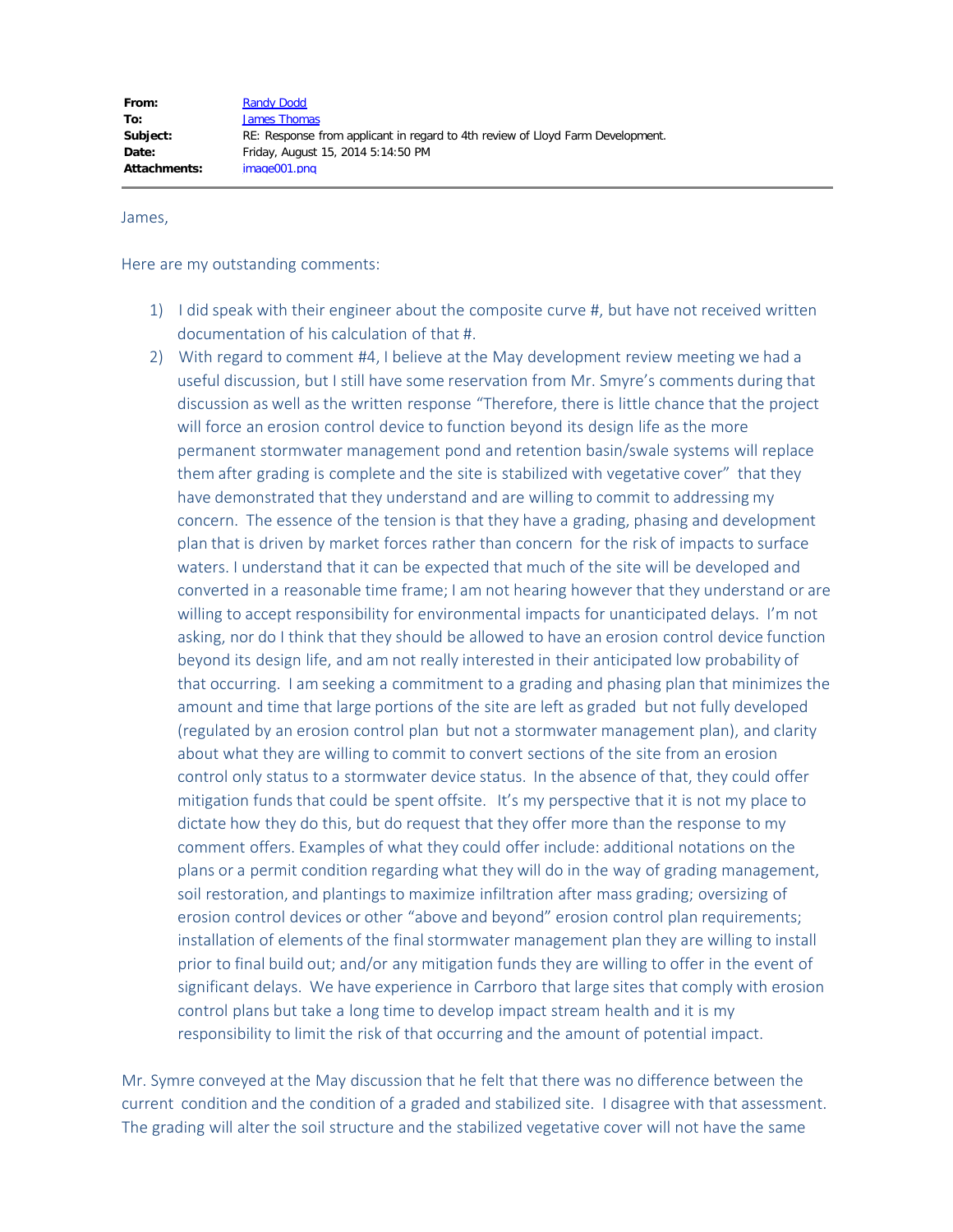root depth as the current vegetation, pasture or woody. They will remove substantial amount of woody vegetation that significantly affects hydrology through interception, infiltration, and evapotranspiration. The net effect will be a development site that has a lower infiltration rate and more runoff than the current condition. This is not a hypothetical condition. Erosion control devices are designed to prevent erosion of primarily larger soil particles, but are not designed to significantly manage stormwater.

Randy Dodd Environmental Planner Town of Carrboro 301 West Main Street Carrboro, NC 27510 919 918-7326 [rdodd@townofcarrboro.org](mailto:rdodd@townofcarrboro.org)



**From:** James Thomas **Sent:** Wednesday, August 13, 2014 1:55 PM **To:** Randy Dodd **Subject:** Response from applicant in regard to 4th review of Lloyd Farm Development.

Randy-

I have attached the response from the applicant in regard to the 3<sup>rd</sup> review comments. Please review and let me know if all your comments have been addressed per your latest review. I am trying to address the few final comments by not having to send out complete sets of plans. I do have one set of the 4<sup>th</sup> submittal plans in my office if you need to look at them, but they do not contain all the civil pages. Thank-you.

James Thomas Town of Carrboro Planner/Zoning Development Specialist (919)918-7335- phone (919)942-1720- fax [jthomas@townofcarrboro.org](mailto:jthomas@townofcarrboro.org)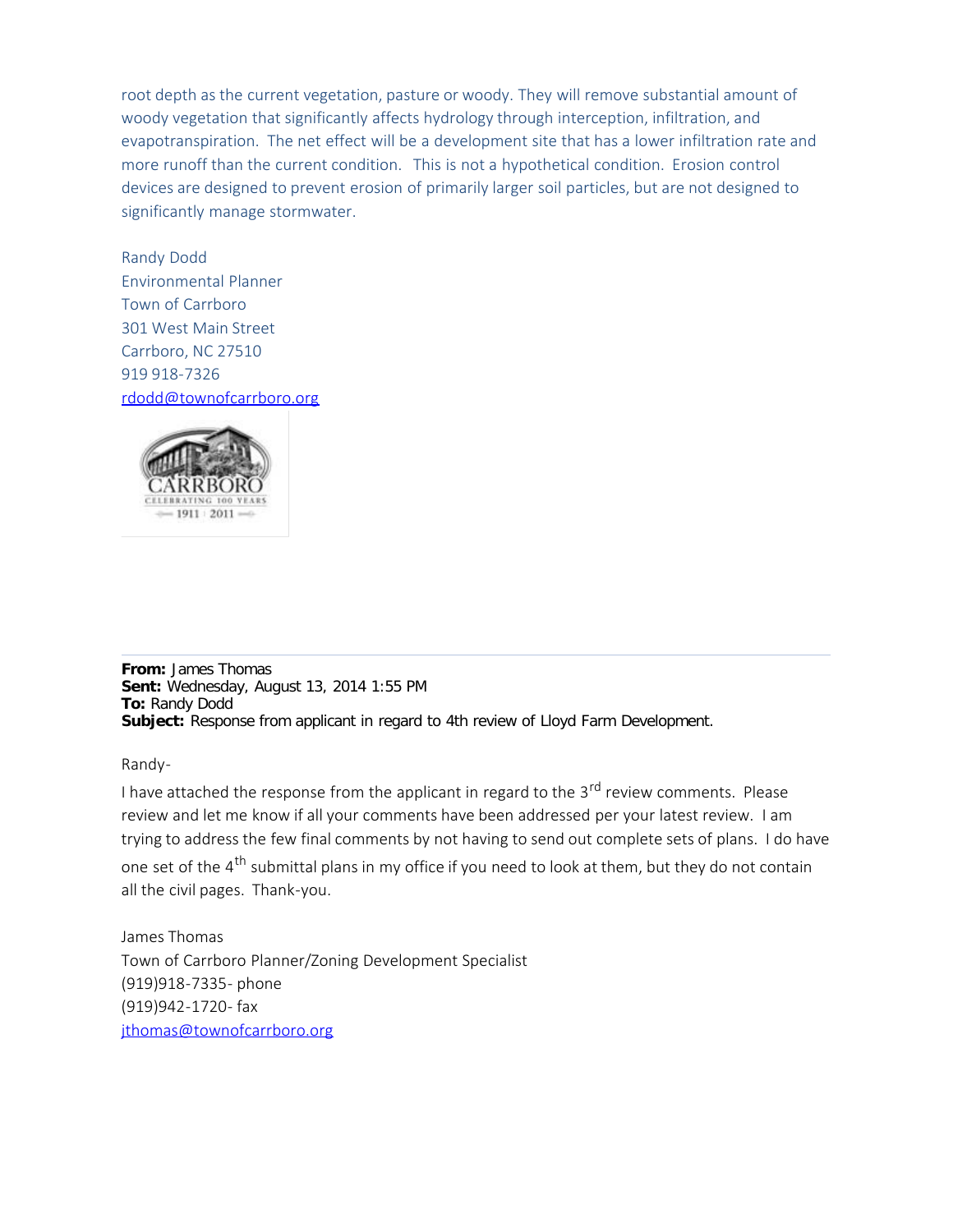James:

The note on the plan looks fine.

Thanks for sending it to me.

Jeff Scouten Environmental Enforcement Supervisor Orange County Solid Waste Management P.O. Box 17177 Chapel Hill, NC 27516-7177 919-968-2788 x 107 (Office) 919-932-2900 (Facsimile) [jscouten@orangecountync.gov](mailto:jscouten@co.orange.nc.us) <http://orangecountync.gov/recycling/candd.asp>



**From:** James Thomas [mailto:JThomas@townofcarrboro.org] **Sent:** Wednesday, August 13, 2014 2:13 PM **To:** Jeff Scouten **Subject:** RE: Response #4 for Lloyd Farm Development.

See attachment…. Thanks.

From: Jeff Scouten [\[mailto:jscouten@orangecountync.gov](mailto:jscouten@orangecountync.gov)] **Sent:** Wednesday, August 13, 2014 2:05 PM **To:** James Thomas **Subject:** RE: Response #4 for Lloyd Farm Development.

James:

Please send me a PDF of plan sheet SP3 if you have it.

I want to see for myself that it is on the plan.

Thanks.

Jeff Scouten Environmental Enforcement Supervisor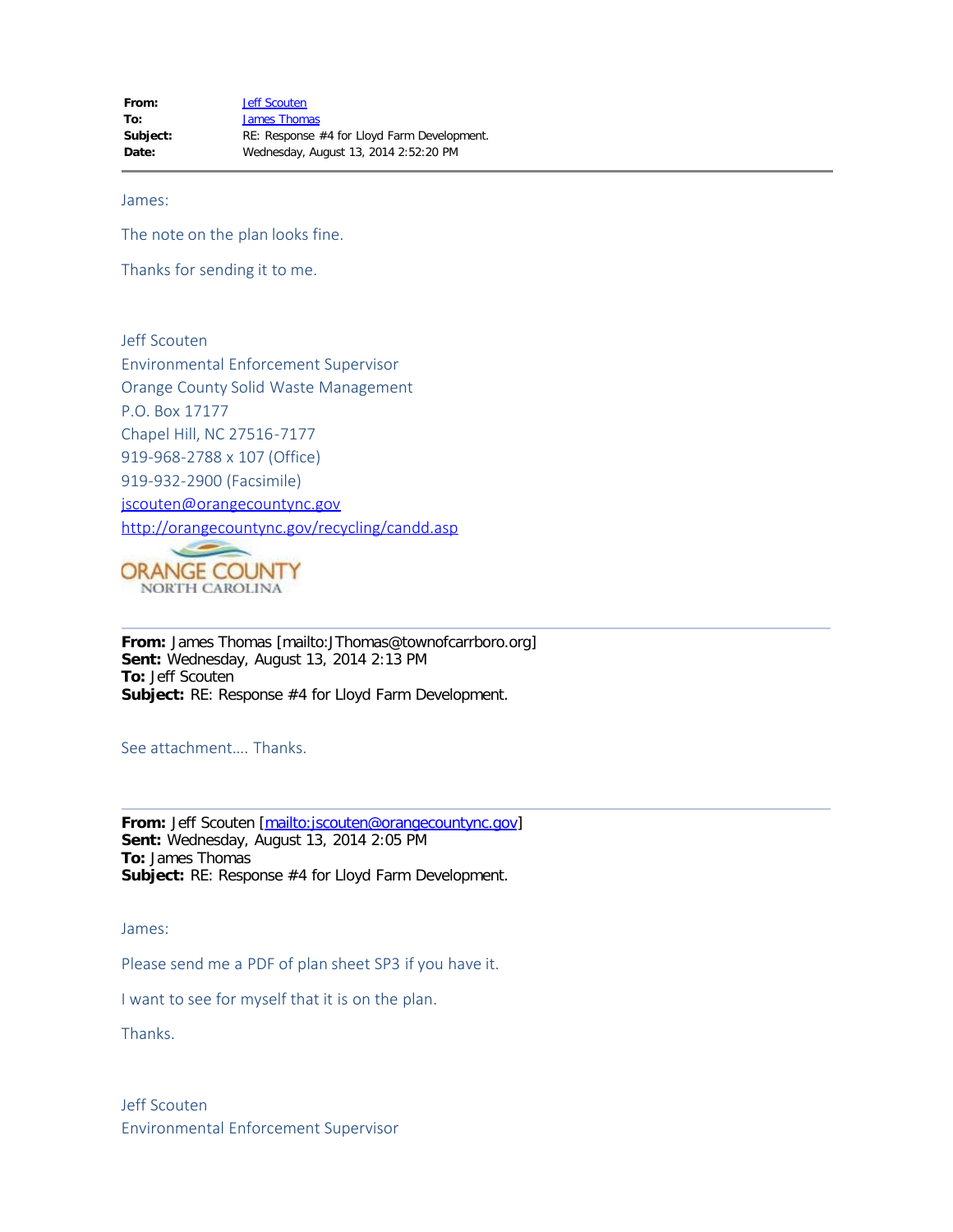Orange County Solid Waste Management P.O. Box 17177 Chapel Hill, NC 27516-7177 919-968-2788 x 107 (Office) 919-932-2900 (Facsimile) [jscouten@orangecountync.gov](mailto:jscouten@co.orange.nc.us) <http://orangecountync.gov/recycling/candd.asp>



**From:** James Thomas [[mailto:JThomas@townofcarrboro.org\]](mailto:JThomas@townofcarrboro.org) **Sent:** Wednesday, August 13, 2014 2:02 PM **To:** Jeff Scouten **Subject:** RE: Response #4 for Lloyd Farm Development.

### Jeff-

My bad- I messed up. I have attached the correct comments related to Solid Waste. Just need to scroll down on the  $1<sup>st</sup>$  attached page. Thanks.

**From:** Jeff Scouten [\[mailto:jscouten@orangecountync.gov](mailto:jscouten@orangecountync.gov)] **Sent:** Wednesday, August 13, 2014 1:57 PM **To:** James Thomas **Subject:** RE: Response #4 for Lloyd Farm Development. **Importance:** High

James:

The attachment you sent me reference's OWASA's comments (Orange Water and Sewer Authority and not Orange County Solid Waste). I can see where you might get them confused.

Anyway, Nick Parker with OWASA is their plan reviewer and to whom the response should be sent.

If you do in fact have response to comments related to solid waste and/or recycling, they should be sent to me.

Thanks.

Jeff Scouten Environmental Enforcement Supervisor Orange County Solid Waste Management P.O. Box 17177 Chapel Hill, NC 27516-7177 919-968-2788 x 107 (Office) 919-932-2900 (Facsimile) [jscouten@orangecountync.gov](mailto:jscouten@co.orange.nc.us)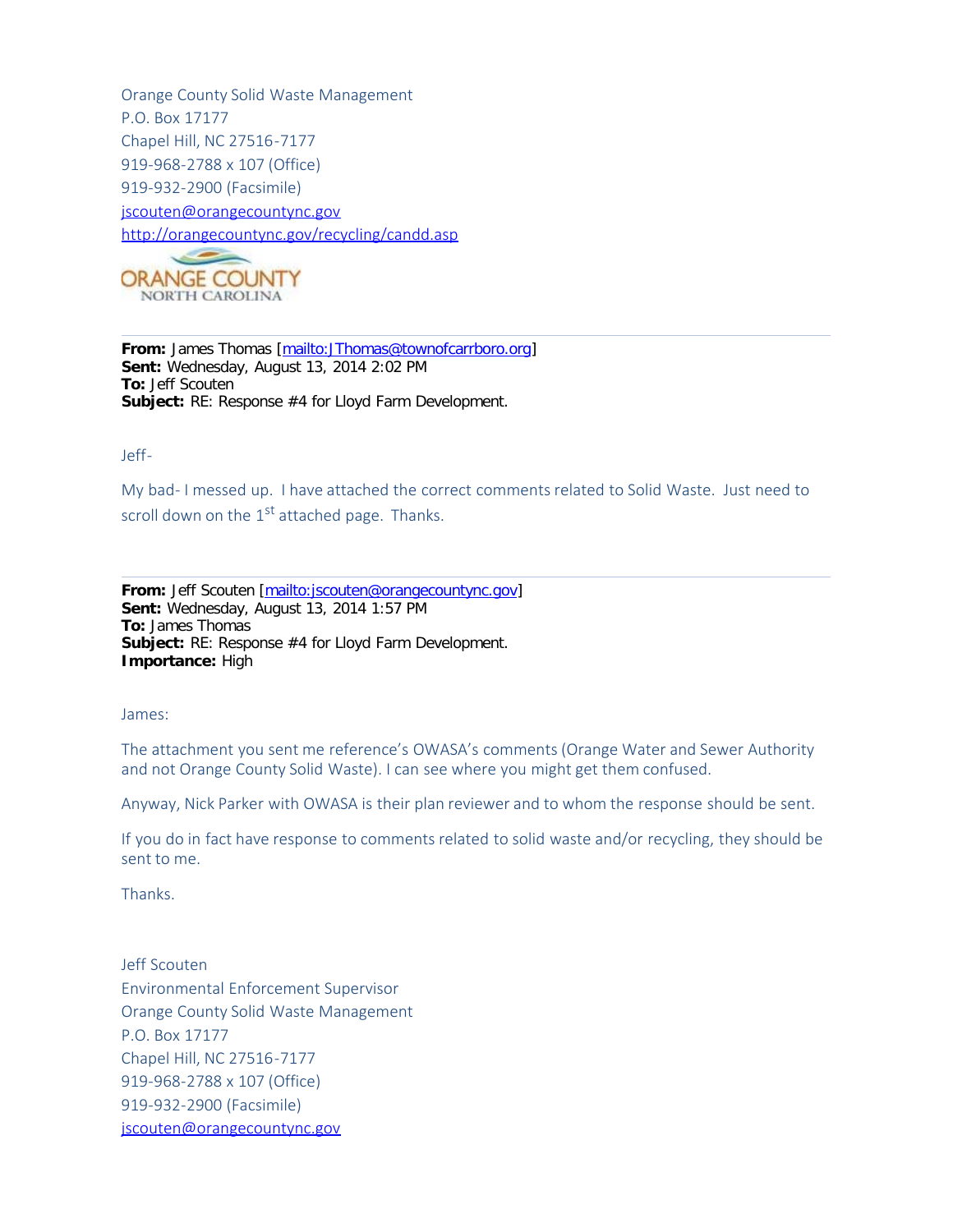<http://orangecountync.gov/recycling/candd.asp>



**From:** James Thomas [[mailto:JThomas@townofcarrboro.org\]](mailto:JThomas@townofcarrboro.org) **Sent:** Wednesday, August 13, 2014 1:41 PM **To:** Jeff Scouten **Subject:** Response #4 for Lloyd Farm Development.

Jeff-

Attached is a response from the applicant regarding your comments on the 3<sup>rd</sup> review of the Lloyd Farm Development. Please let me know if you are ok with this statement from the applicant or if you need that sheet sent to you. I am trying to address the few final comments without sending out the full plans. Thank-you.

James Thomas

Town of Carrboro Planner/Zoning Development Specialist

(919)918-7335- phone

(919)942-1720- fax

[jthomas@townofcarrboro.org](mailto:jthomas@townofcarrboro.org)

Town of Carrboro, NC Website - [http://www.townofcarrboro.org](http://www.townofcarrboro.org/) E-mail correspondence to and from this address may be subject to the North Carolina Public Records Law and may be disclosed to third parties.

Town of Carrboro, NC Website - [http://www.townofcarrboro.org](http://www.townofcarrboro.org/) E-mail correspondence to and from this address may be subject to the North Carolina Public Records Law and may be disclosed to third parties.

Town of Carrboro, NC Website - [http://www.townofcarrboro.org](http://www.townofcarrboro.org/) E-mail correspondence to and from this address may be subject to the North Carolina Public Records Law and may be disclosed to third parties.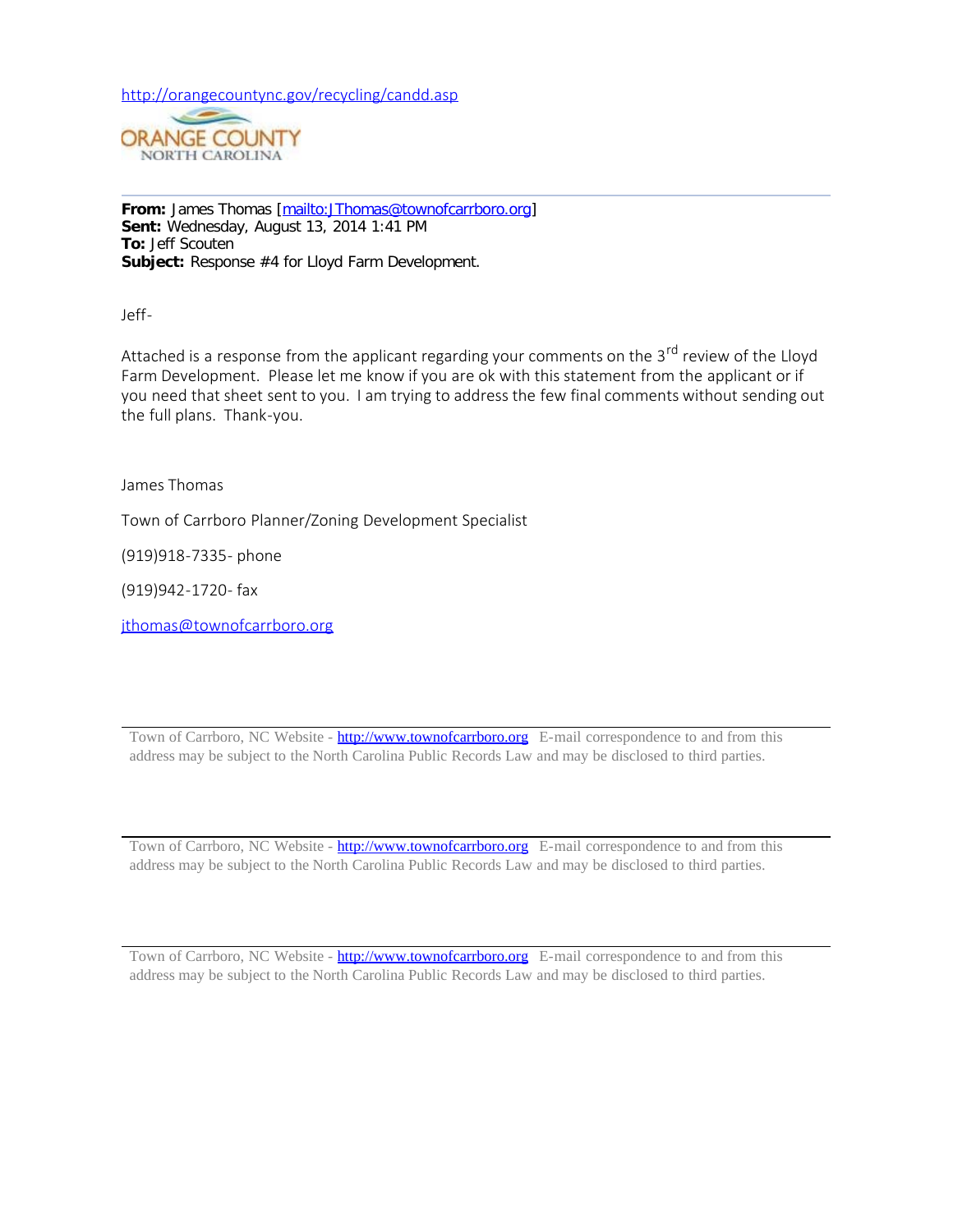James,

I am satisfied with the response comments. The project is setting up abandonment of the easement but there's no need to do so now.

Nick Parker **Orange Water and Sewer Authority** 400 Jones Ferry Road Carrboro, NC 27510 (919) 537-4201

**From:** James Thomas [mailto:JThomas@townofcarrboro.org] **Sent:** Wednesday, August 13, 2014 1:48 PM **To:** Nick Parker **Subject:** Response from applicant to 3rd review comments for Lloyd Farm Development.

Nick-

I have attached responses from the applicant in regard to the 3<sup>rd</sup> review comments for Lloyd Farm Development. Please review and let me know if you are ok with the response from the applicant. I was trying to not send out full plans due to the few remaining comments and hope the attached response is acceptable. Thank-you.

James Thomas

Town of Carrboro Planner/Zoning Development Specialist

(919)918-7335- phone

(919)942-1720- fax

[jthomas@townofcarrboro.org](mailto:jthomas@townofcarrboro.org)

Town of Carrboro, NC Website - [http://www.townofcarrboro.org](http://www.townofcarrboro.org/) E-mail correspondence to and from this address may be subject to the North Carolina Public Records Law and may be disclosed to third parties.

NOTICE: In accordance with the North Carolina general statutes, chapter 132, this email address is subject to North Carolina public records law. As such, please note that all inbound and outbound messages are subject to requests for review and may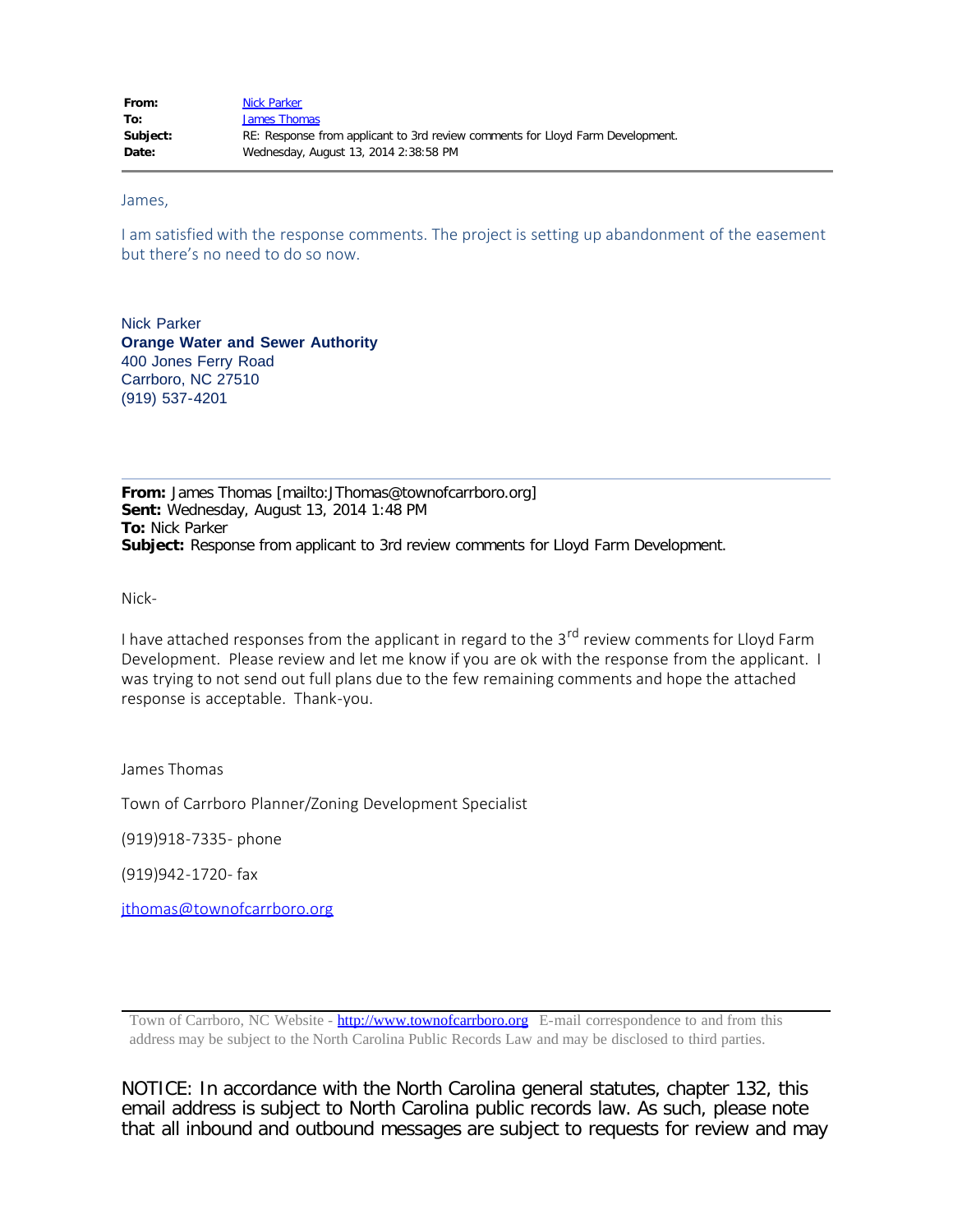be disclosed to third parties.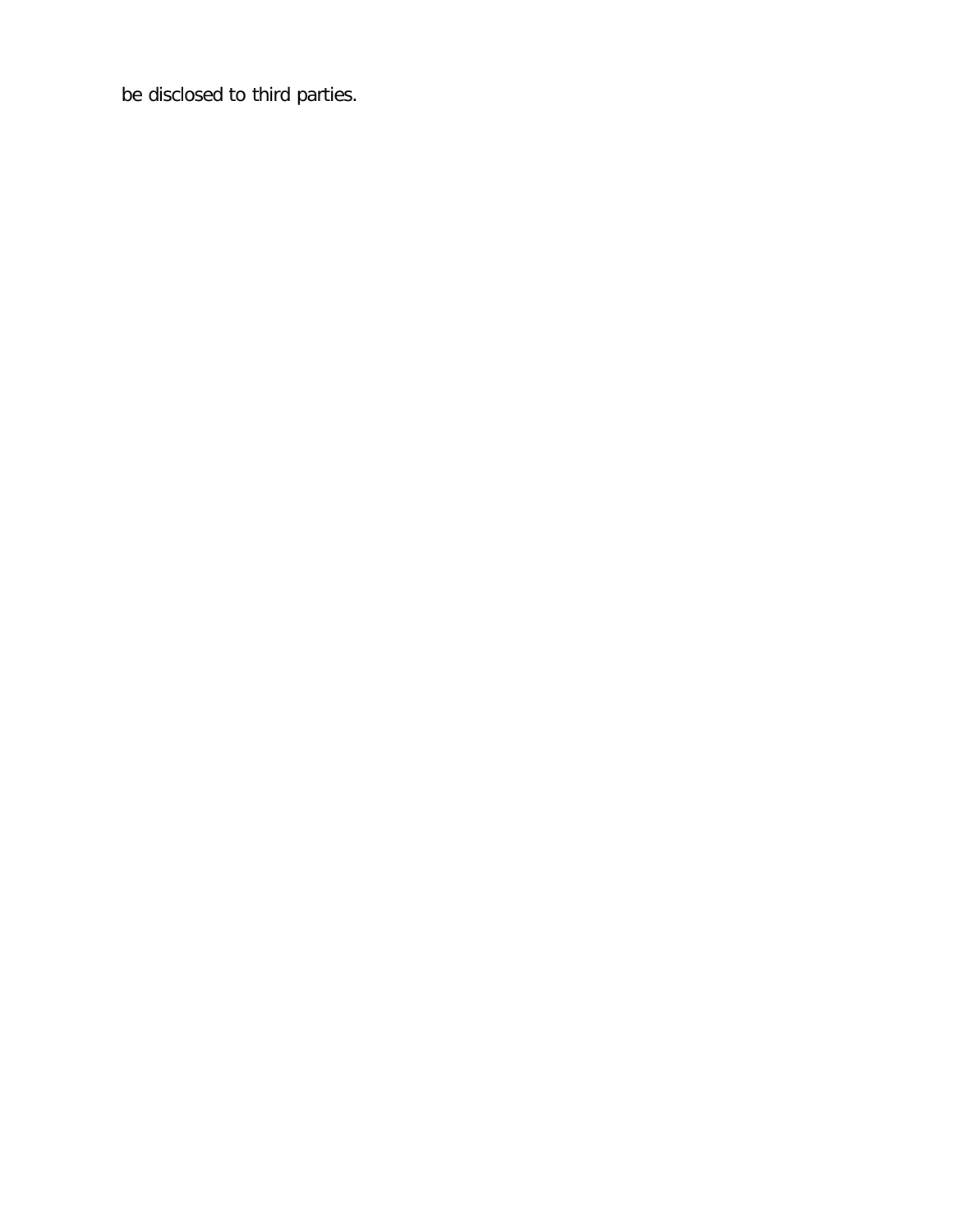

August  $14<sup>th</sup>$ , 2014

The Design Response Attention: Liz King PO Box 3585 Cary, NC 27519-3585

# **Re: 4th Review of Conditional Use Permit for Lloyd Farm Conditional Use Permit.**

Dear Liz King,

The Zoning Division has completed the fourth review of the Conditional Use Permit for the proposed Lloyd Farm Development, further identified as Orange County Tax Reference Numbers 9778-19-6618, 9779-10-7351, 9778-09-7922 and 9779-20-0449. The properties are presently zone a combination of B-4 and R-10 according to the Town of Carrboro Zoning Map.

# **This review has been shortened with only those outstanding comments from the 3rd review:**

# **Comment from 3rd review:**

1. A discussion will need to take place between town staff and the developers to determine the zoning district to be established in order to allow the 293 apartments on this property. In essence, a new zoning district will need to be established with the rezoning of this property to allow the density of the 293 apartment units on lot 8 of this development.

In addition, do you intend for the existing combination of R-10 and R-20 zoning districts to remain for the townhouse lots or do these lots plan to be rezoned to another zoning district?

# **4th Review Comment: No further comments.**

### **Generalized Information:**

1. Please include a statement (or statements, if necessary) on the plans regarding compliance with the performance standards contained in Sections 15-161 thru 15-169 of the Town of Carrboro Land Use Ordinance.

2<sup>nd</sup> Review Comment: Staff will await these documents.

 $3<sup>rd</sup>$  Review Comment: Staff is still awaiting this document.

### **4th Review Comment: Document has been submitted.**

2. The sign information for this development will be reviewed separate from this letter.

 $2<sup>nd</sup>$  Review Comment: The  $2<sup>nd</sup>$  review of the master sign permit will be reviewed separate from this review and forwarded to you once it is completed.

 $3<sup>rd</sup>$  Review Comment: Comments will be submitted separately.

# **4th Review Comment: No further comments.**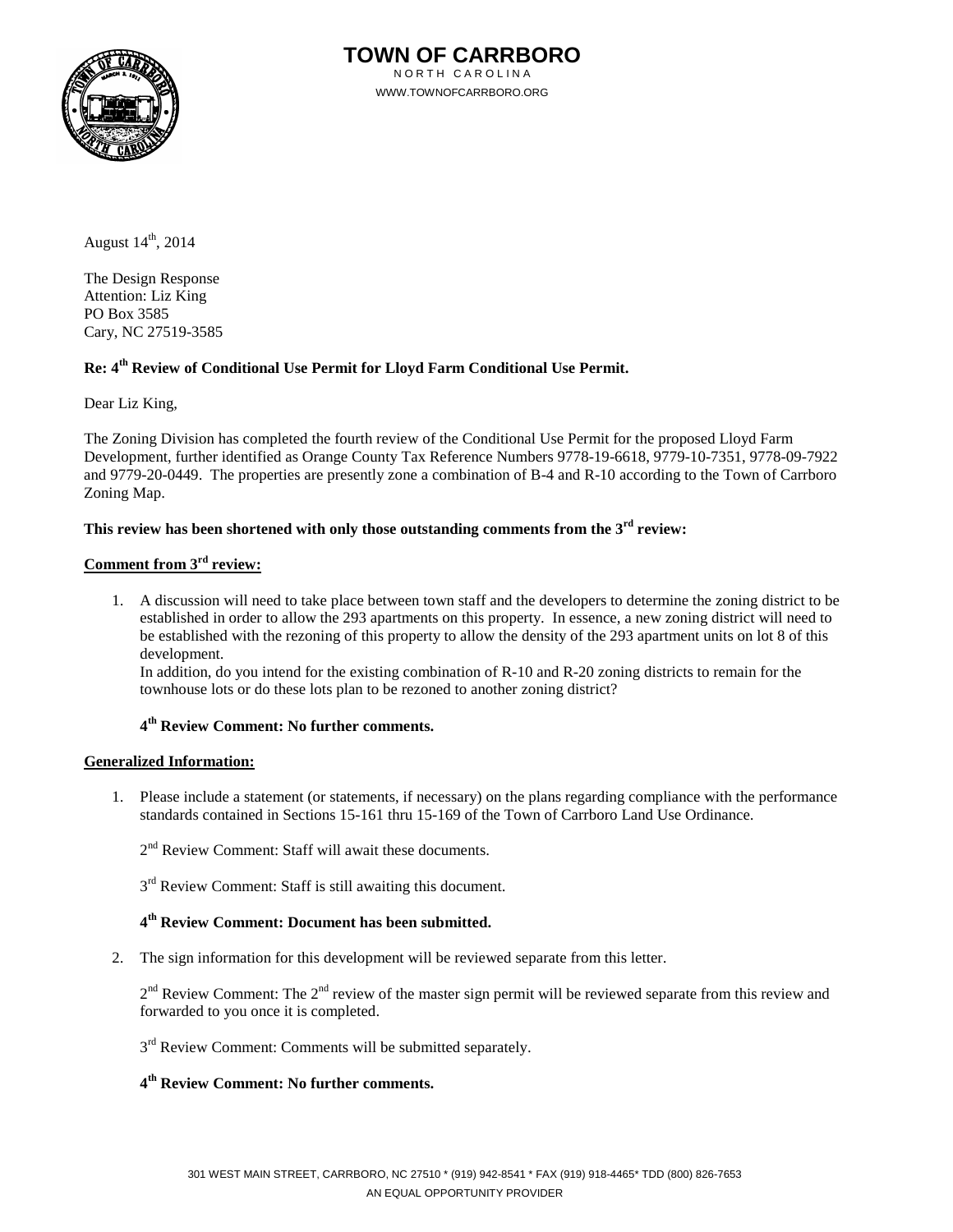### **Cover Sheet:**

1. Under the "Permissible Uses" section, it is noting as all permissible uses. If you look closely, there are some that likely don't make much sense such as antennas and towers- it would be more helpful to list those uses that you are requesting. In addition, this makes the parking justification difficult to judge when the statement of all permissible uses is made.

 $2<sup>nd</sup>$  Review Comment: Please add the following statement to the Proposed Use Categories by Zoning District: "as of the project approval date."

This statement is ensuring the present allowable uses in the B4 zoning district are allowable, but not any future possible uses that may be added by the Board of Aldermen.

3<sup>rd</sup> Review Comment: Thank you for the addition of the statement being placed on the cover sheet of the plans. This is an item that will be discussed in a future meeting in order to reword the phrasing of this statement on the cover sheet.

## **4th Review Comment: No further comments.**

2. Please provide the following information in the Summary Information: 1.) existing use category- list the singlefamily residences and use # 1.110 if applicable 2.) provide the Parking Information on the Cover Sheet (this information is provided on other pages, but place on Cover Sheet). What is the reasoning for not providing any "compact" parking within commercial portion of the development- Section 15-293(b) of the LUO allows up to 40 percent of the spaces can be compact spaces 3.) sheet MP1 is showing the phasing and proposed uses- please provide this information on the cover sheet in the addition of the parking spaces associated with that phase 4.) the apartment unit mix breakdown 5.) primary and secondary constraint details 6.) recreation points data. This may cause the Cover Sheet to be crowded, but maybe you could include an additional data only sheet.

 $2<sup>nd</sup>$  Review Comment: Zoning staff would suggest that two options be included in the plans related to compact parking- one option showing compact parking and the other option not showing compact parking. The zoning staff is seeing this issue being prominent at both the advisory board meeting and also, the Board of Aldermen meeting.

 $3<sup>rd</sup>$  Review Comment: Your written response will be provided in the staff report to Advisory Boards and the Board of Aldermen.

# **4th Review Comment: No further comments.**

#### **Site Plan:**

1. Please explain why the drive-thru use is included on the grocery store lot. Is this for a possible drug store in the grocery store itself? If so, please show the location.

 $2<sup>nd</sup>$  Review Comment: Thank-you for explanation of drive thru being for grocery pickup etc.

3<sup>rd</sup> Review Comment: Please note, the text amendment for drive thru is set to go to public hearing within the next several weeks and town staff will hopefully have a more clear indication as to whether the proposed grocery pick up will be allowed or not.

This is an item that may require addition discussion at a future meeting after all  $3<sup>rd</sup>$  review comments are received.

#### **4th Review Comment: No further comments.**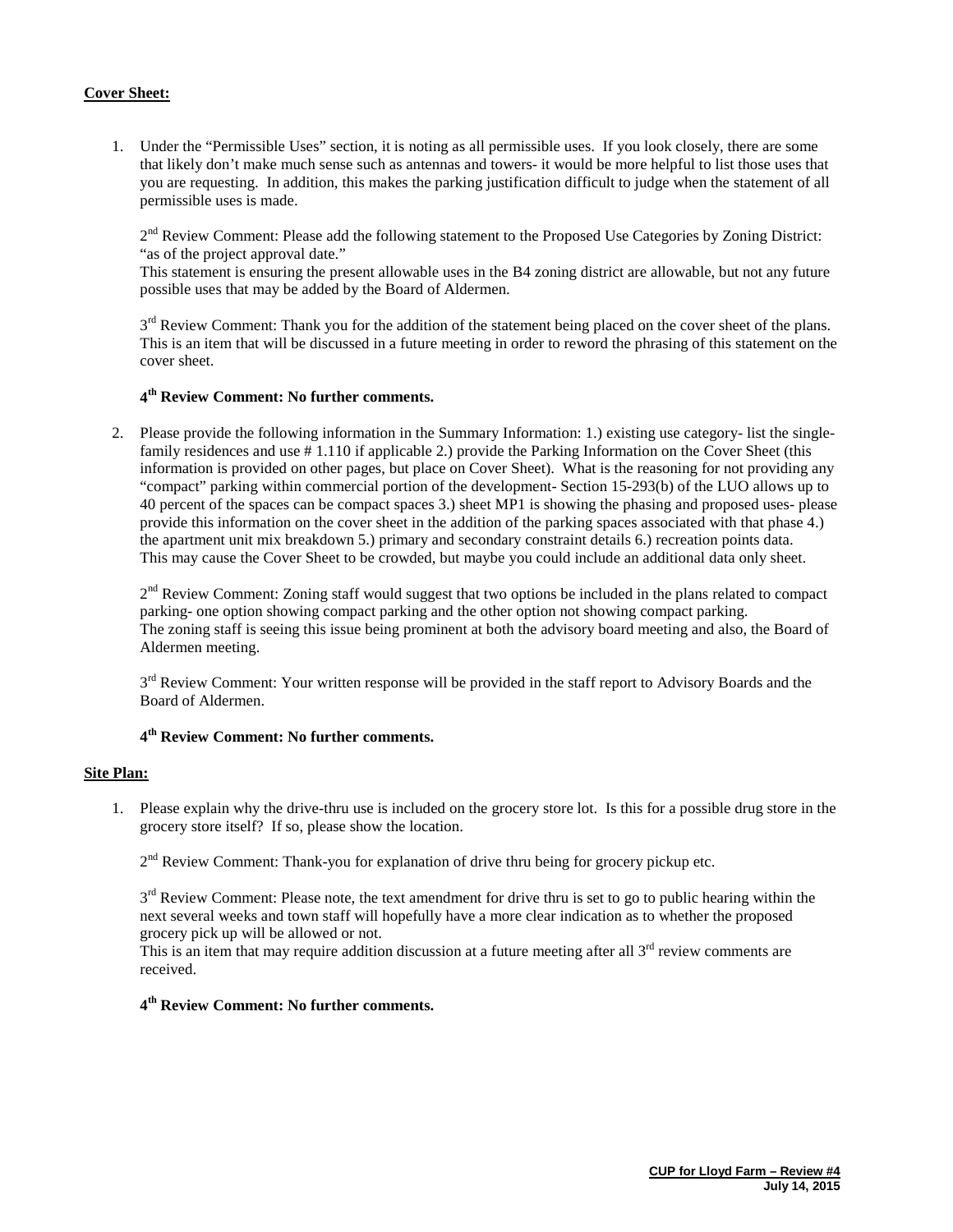## **Utility Plan:**

- 1. Per a review of the lighting plan, the zoning division has the following comments:
	- 1.) there are several areas where the .2 footcandles is being surpassed—example areas are adjacent to the Post Office, corner of Old Fayetteville Road and Highway 54, at the proposed entrance off Old Fayetteville Road.

2<sup>nd</sup> Review Comment: Please note, there are still areas where the limitation of .2 footcandles is being surpassed. I understand your explanation, but Section 15-242.5 of the LUO is stating this footcandle limitation and this development will need to adhere to this regulation.

 $3<sup>rd</sup>$  Review Comment: It is agreed that the streetlights within the public right of way should not be part of the footcandle calculation- in essence, the eight (8) proposed streetlights that you intend to install within this development can be removed from the lighting plan.

In addition, please either change the scale of the light plan sheet or use concentric circles for light footcandles for easier viewing—it is very hard to read the information of this sheet.

### **4th Review Comment: No further comments.**

- 2.) provide justification for light poles that will exceed fifteen (15) feet and it is an understanding that a text amendment is being requested. Has the use of LED type lights been investigated? The use of these lights has been shown to require less lights and a lower height level.
- 2<sup>nd</sup> Review Comment: Staff awaits this justification.

 $3<sup>rd</sup>$  Review Comment: It was agreed that Section 15-242.5(f) of the LUO was applicable in this situation, but the written justification would be needed in order for the permit issuing authority to grant this relief and to date, staff has not received this. Please provide in next submittal.

# **4th Review Comment: Per our discussion, you will be submitting this information via email once you compile it. Thank-you.**

### **Recreation Amenities:**

1. Section 15-196(f) of the LUO requires that a minimum of 5 percent of recreation amenities be geared towards kids under the age of 12 years. Please review the proposed amenities and verify that this section of the LUO is being met.

 $2<sup>nd</sup>$  Review Comment: This section of the LUO states: Play equipment suitable for children under 12 *should*…… the word should is suggesting the inclusion. Please provide justification for not including this play equipment so that it can be included in the staff report to Advisory Boards and the Board of Aldermen.

 $3<sup>rd</sup>$  Review Comment: Thank you for your response to this comment. Please note, this item of not having play equipment aimed towards smaller children will be placed in the staff report to the Advisory Boards and the Board of Aldermen. In some past projects, the Board of Aldermen has required that a tot lot be integrated into a project even though it is clearly not required per the Land Use Ordinance- this is just more of a heads up.

### **4th Review Comment: Written justification has been provided and will be included in the staff report to Advisory Board and the Board of Aldermen.**

2. Section 15-198(d) of the LUO relates to the inclusion of an open play field based on the number of dwelling units- per a review of this development, there are no open fields shown meeting this section of the LUO.

 $2<sup>nd</sup>$  Review Comment: This comment has not been addressed. Review Section 15-198(d) of the LUO that states the required field sizes based on the number of dwelling units (400 sf of field area per dwelling unit). If you are requesting that storm water areas be counted as fields, then provided written justification and the Board of Aldermen will determine is this is acceptable at the public hearing.

As for the field size requirement, either this section of the LUO will need to be met or a text amendment will need to be requested.